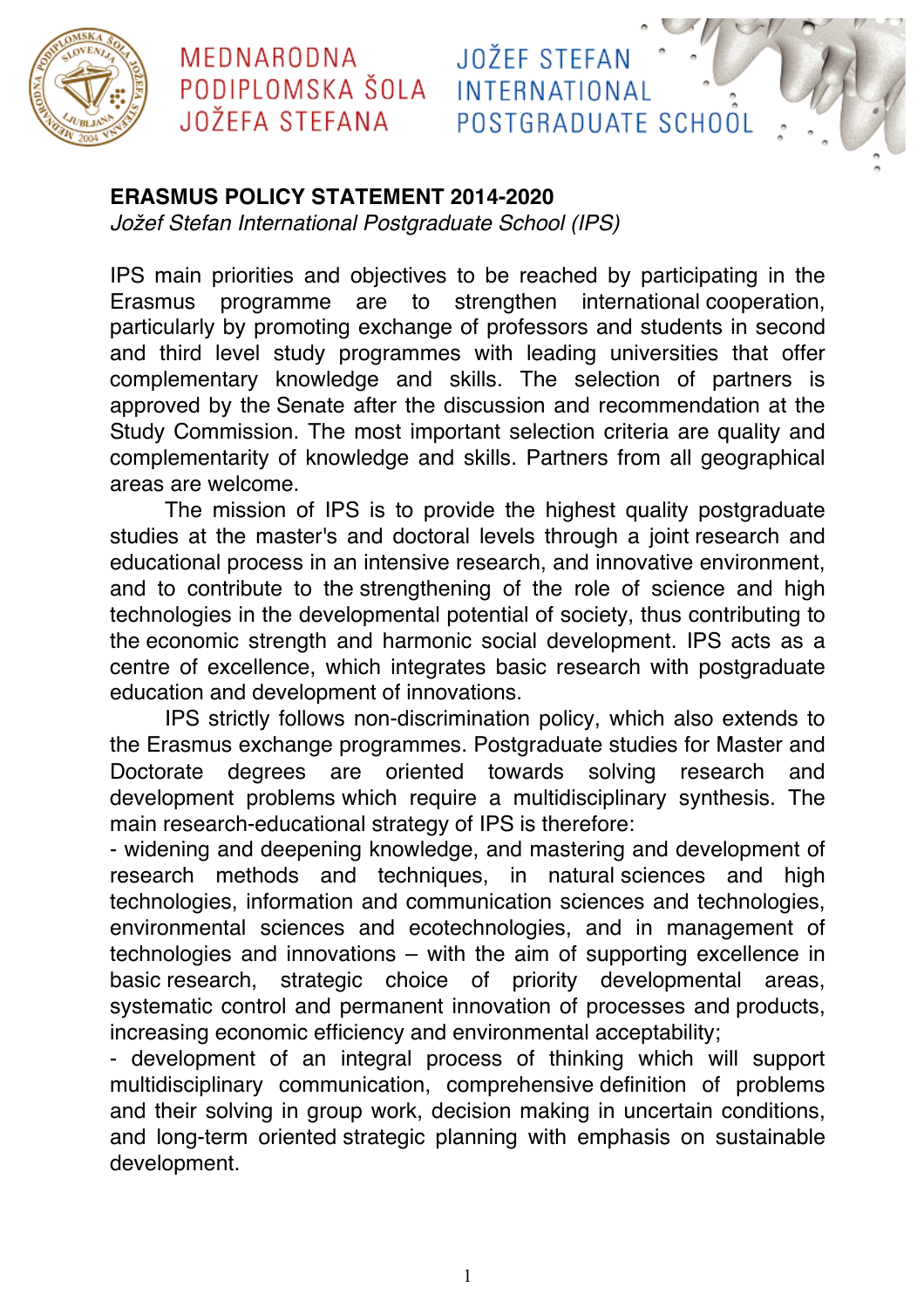

## MEDNARODNA PODIPLOMSKA ŠOLA JOŽEFA STEFANA

IPS has established international cooperation with researchers from world leading universities such as the Imperial College London, ETH Zurich, Brown University and many others. Professors from these universities regularly participate in the IPS study process as Visiting Professors.

**JOŽEF STEFAN** 

INTERNATIONAL

POSTGRADUATE SCHOOL

Although Erasmus program represents only a small part of IPS international exchanges, it is an important instrument for establishment of cooperation with European universities.

Within the framework of the Erasmus programme the most important specific activities to be implemented are: exchange of students and staff and development of cooperation with higher education and research institutions. Participation in Erasmus multilateral projects and networks also fits well within the IPS strategy.

In order to ensure the highest quality in the academic mobility activities, all new Erasmus bilateral agreements must be discussed and approved by the IPS Senate following the recommendation of the IPS Study Commission.

IPS uses the credit system for all study activities. IPS credit system is based on the Slovenian national standards compatible with European Credit Transfer and Accumulation System (ECTS) standard. The incoming students are integrated within the regular study process by support of tutors, and for the outgoing students the Senate recognises their credits following the recommendation of the Study Commission.

All IPS study programmes and course descriptions are published on the homepage both in English and Slovenian. All outgoing students receive basic information on Erasmus exchange and individual counseling is offered. Each incoming student is assigned to one of the IPS Professors who serves as the tutor and in addition to supervising his studies also helps with integration. IPS Secretariat offers additional assistance when necessary. All student services are available to incoming students under the same conditions as to regular students. Since all IPS study programmes are also given in English, students are supported in their efforts to become bi-lingual. Staff mobilities are approved by the order of applications received while there are funds available. The staff is encouraged and acknowledged for the mobility, and granted leave from the IPS study obligations for the time of mobility.

International (EU and non-EU) cooperation projects in teaching and training are organised by the IPS Professors, who prepare the project